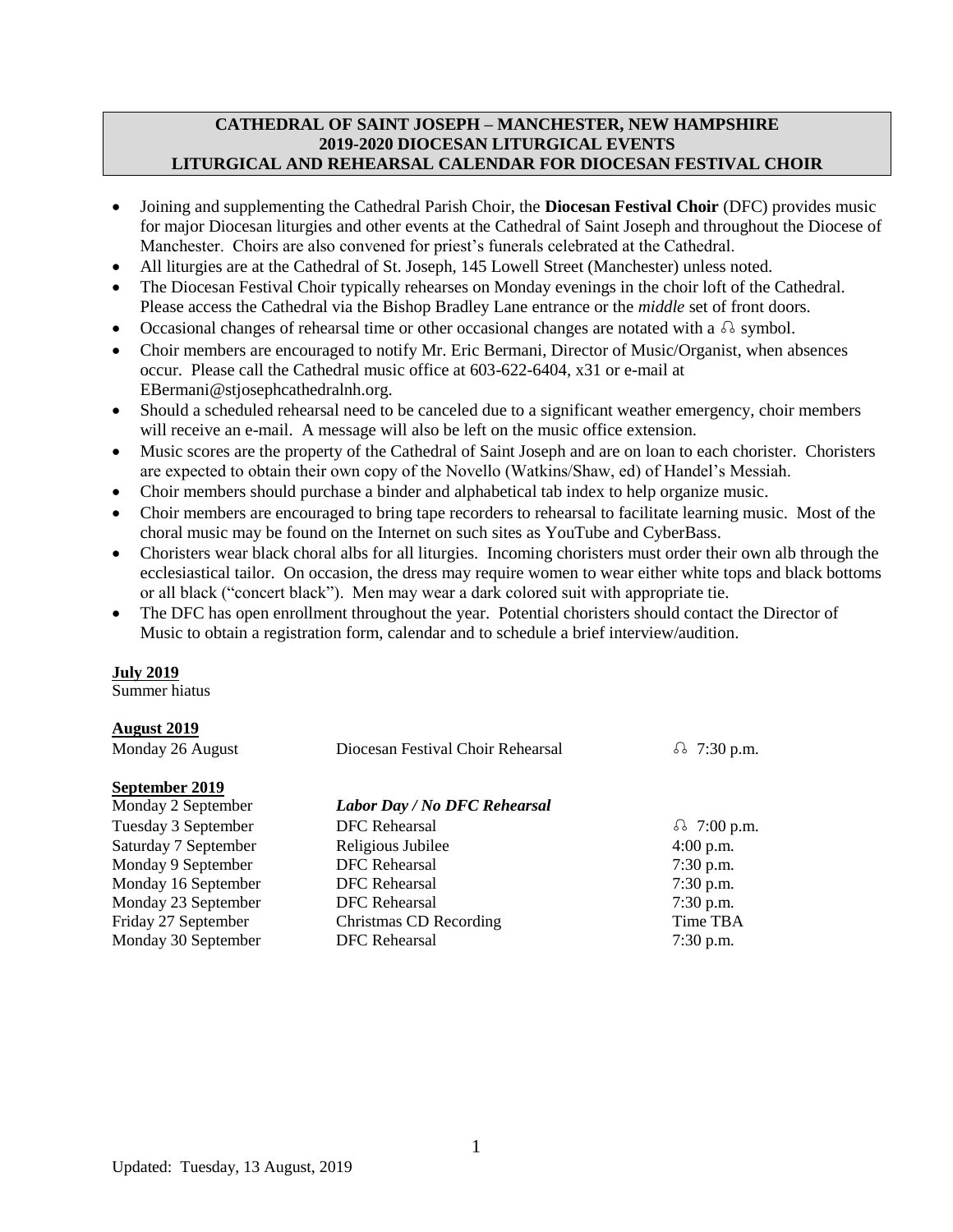# **October 2019**

| OCWUCL HUIZ           |                                                |                  |  |
|-----------------------|------------------------------------------------|------------------|--|
| Friday 4 October      | <b>Christmas CD Recording</b>                  | Time TBA         |  |
| Monday 7 October      | <b>DFC</b> Rehearsal                           | 7:30 p.m.        |  |
| Monday 14 October     | Columbus Day   No Rehearsal                    |                  |  |
| Tuesday 15 October    | <b>DFC</b> Rehearsal                           | δ 7:00 p.m.      |  |
| Sunday 20 October     | Fall Wedding Anniversary Mass                  | 2:00 p.m.        |  |
| Monday 21 October     | <b>DFC</b> Rehearsal                           | 7:30 p.m.        |  |
| Thursday 24 October   | <b>Red Mass</b>                                | 5:15 p.m.        |  |
| Monday 28 October     | <b>DFC</b> Rehearsal                           | 7:30 p.m.        |  |
| November 2019         |                                                |                  |  |
| Sunday 3 November     | <b>Fall Adult Confirmation</b>                 | $2:00$ p.m.      |  |
| Monday 4 November     | <b>DFC</b> Rehearsal                           | 7:30 p.m.        |  |
| Monday 11 November    | <b>DFC</b> Rehearsal                           | 7:30 p.m.        |  |
| Monday 18 November    | <b>DFC</b> Rehearsal                           | 7:30 p.m.        |  |
| Thursday 28 November  | Thanksgiving   Happy and Blessed Thanksgiving! |                  |  |
| December 2019         |                                                |                  |  |
| Sunday 2 December     | <b>DFC</b> Rehearsal                           | $7:30$ p.m.      |  |
| Friday 6 December     | <b>Concert Announcement:</b>                   |                  |  |
|                       | DecemberSong at St. Anselm College             | 7:30 p.m.        |  |
| Wednesday 11 December | Dress Rehearsal for Messiah @ Rex Theater      | 6:30 p.m.        |  |
| Saturday 14 December  | Messiah at Rex Theater                         | $1:00$ p.m.      |  |
|                       |                                                | 7:30 p.m.        |  |
| Friday 20 December    | Concert Announcement:                          |                  |  |
|                       | Advent Lessons and Carols, Cathedral Chapel    | 7:30 p.m.        |  |
| Wednesday 25 December | Christmas   Merry Christmas!                   |                  |  |
| <b>January 2020</b>   |                                                |                  |  |
| Winter hiatus         |                                                |                  |  |
| February 2020         |                                                |                  |  |
| Monday 3 F3ebruary    | <b>DFC</b> Rehearsal                           | 7:30 p.m.        |  |
| Monday 10 February    | <b>DFC</b> Rehearsal                           | 7:30 p.m.        |  |
| Monday 17 February    | <b>DFC</b> Rehearsal                           | $7:30$ p.m.      |  |
| Saturday 22 February  | <b>Concert Announcement:</b>                   |                  |  |
|                       | St. Anselm Choir Spring Concert                | 7:30 p.m.        |  |
| Monday 24 February    | <b>DFC</b> Rehearsal                           | 7:30 p.m.        |  |
| <b>March 2020</b>     |                                                |                  |  |
| Sundov 1 Morch        | L ant $I \perp \mathbf{D}$ its of Election     | $2.00 \text{ m}$ |  |

| Sunday 1 March    | Lent I   Rite of Election | $2:00$ p.m. |
|-------------------|---------------------------|-------------|
| Monday 2 March    | <b>NO DFC REHEARSAL</b>   |             |
| Monday 9 March    | DFC Rehearsal             | $7:30$ p.m. |
| Monday 16 March   | DFC Rehearsal             | $7:30$ p.m. |
| Thursday 19 March | Solemnity of St. Joseph   | $6:00$ p.m. |
| Monday 23 March   | DFC Rehearsal             | $7:30$ p.m. |
| Monday 30 March   | DFC Rehearsal             | $7:30$ p.m. |
|                   |                           |             |